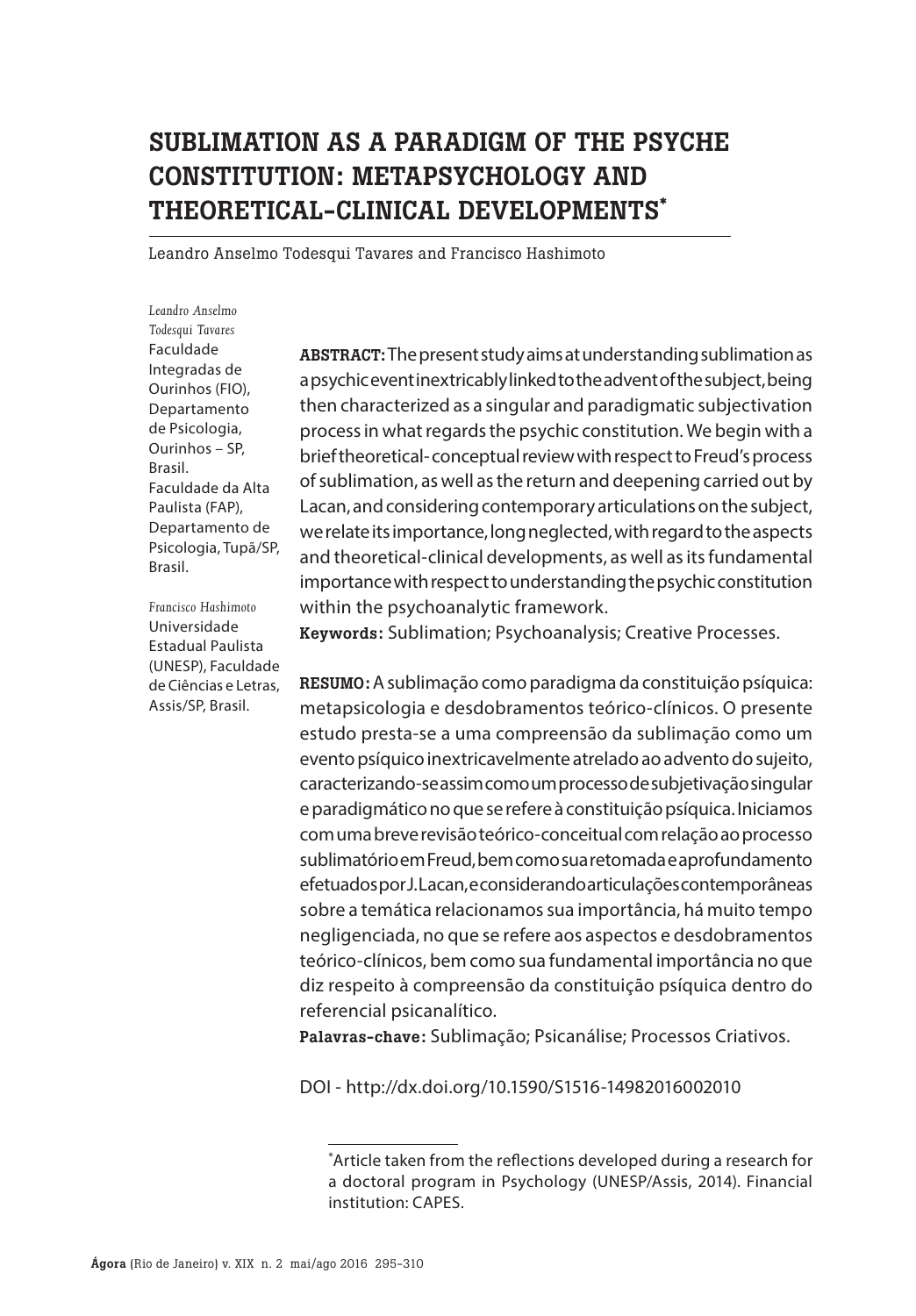To think and to articulate the concept of *sublimation* in Psychoanalysis is not<br>a simple thing, so such task puts the psychoanalytic researcher directly in contact with text fragments in which Freud showed, throughout his work, even if indirectly, an ever-growing concern in defining such conceptualization. When revisiting Freud's path with respect to this issue, it is evident that if at first we could find slight references to the concept of sublimation as an explanatory resource to other conceptual apparatus, later and in other studies, his concern regarding this problematic returns, featuring then a need of understanding and research about sublimation as one of the most thought-provoking questions for Psychoanalysis.

In this way, we intend at first to make the evolution of the concept of sublimation more clear considering such reformulations and breakthroughs from Freud to Jaques Lacan, from sublimation as a *possible drive destiny* (Freud 1915/1996) to the consistency of the "final product" as an *object elevated to the dignity of the Thing* (LACAN, 1959-60/2008). In addition, a closer study of the sublimation process enables us to reflect on the limits of an analysis, emphasized by Freud, and resumed by Lacan. Thus, the theoretical-clinical developments about sublimation, including its metapsychologic aspects, appear to be invaluable in what refers to the creations of possibilities before the *repetition compulsion*, before what appears as an obstacle and a limit to the interpretative method.

We note at first, that a discussion about sublimation causes, above all, understandings that involve the creative processes that were thought from the theoretical framework of Psychoanalysis. It's important then to recall that from the beginning, the psychoanalytic method itself (free association) is characterized by the analyst as a bet in the creative power of the subject that undertakes a speech. However, except for other applications of the psychoanalytic technique, the fact is that we will always find in the field of the culture, some possibilities for the subject to constitute and produce destinations, according to his desire, using his intersubjective relations and the alterity social bonds formed from this point. Thus, from this perspective of openness with regard to a discursive proliferation requested by the patient, we can understand that this is also fundamentally, for beyond the possibility of a psychic elaboration with regard to conflicts, an invocation of the *creative capacity* of the subject: here's why, and the relevance of sublimation for Psychoanalysis.

#### FREUDIAN OUTLINES

When we reconstitute the Freudian path with respect to this theme, we can identify two major conceptions about the sublimation process: one that Freud considers as being a psychic activity in which a *desexualization* of the drives would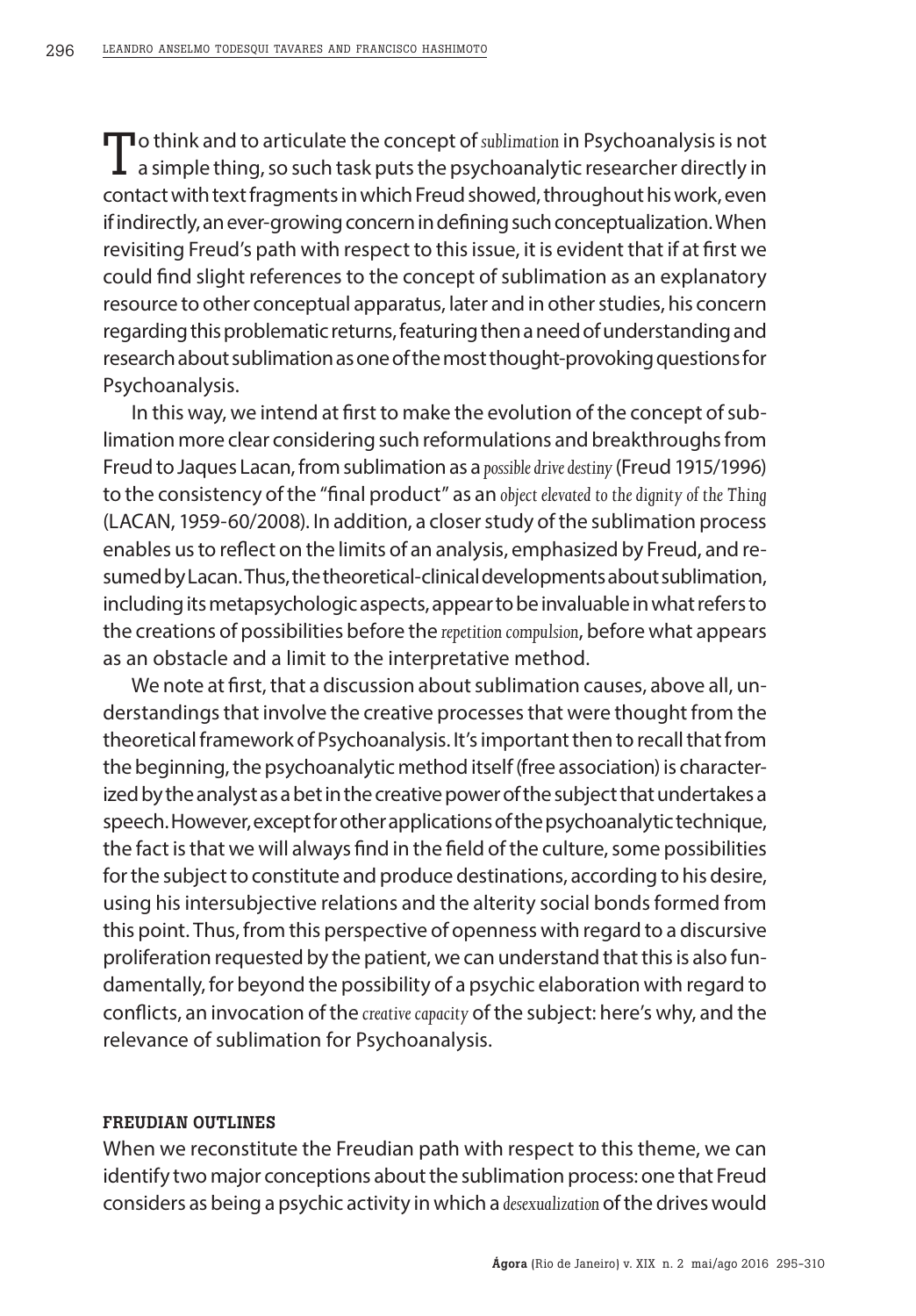be involved (recognition/social valorization). Then, another conception becomes meaningful from the preparation of the *second topical*, from where it was possible to understand sublimation as implying a change of target/objective of the drive, which takes Freud to consider the sublimation process as *one of the possible destinations of the drive.*

In "*Civilized Sexual Morality* and *Modern Nervous Illness*" of 1908, Freud develops a line of reasoning in which he identifies as a base and motor of the highest human achievements a force originated from what would be the lowest and most threatening social/collective point of view, which in the words of Birman (2002) would characterize it as the most *abject* in the human being, that is, the perverse-polymorphous sexuality. Let us remember that, according to Freud, the existence of culture as well as the possibility of survival in the collective implies the subject an instinct waiver, so that in erotic terms the only admitted sexuality would be that of the genital sexuality, i.e., the one directly related to the forces of Eros and to the propagation of the species.

In this respect, the final result of the processes of sublimation during Freud's time as a direct correlate of a form of social regulation in nothing differs from the defense mechanism of *repression*, and in this way, according to Birman (2002), rather than the man's "spiritual uplift", the fate of such desexualizations would be just the final installation of the "*discontent*" *in culture* (Freud, 1930[1929]/1996).

Another relevant issue still stands within this first conception, in so far as it implicitly to this modality of conceptual definition that we can envision that, on the horizon of what psychoanalysis could understand as being a step forward on the path to "cure" (still in the first Freudian topical) a paradox is stressed, to the extent that here such cure would be a synonym of instinct resignation. Paradoxical, as Castiel (2007, p. 38) points out: "what would be the meaning of the analytical process if in front of the truth of his desire, the subject would be placed in opposition to pleasure and thus would have to give it up because of a moral question?". Anyway these are theoretical issues with practical implications that this first conceptual definition of Freud couldn't solve.

In 1910 we can already identify new important considerations in the essay "*Leonardo da Vinci and a Memory of His Childhood*", or else radical, even in this second moment about sublimation. In theoretical and conceptual terms, Freud's turning point initiated in this text, and complemented elsewhere in his work, points to a break in his initial formulation on sublimation characterized in 1908. From this study on the life and work of Leonardo da Vinci, Freud formulates the process of sublimation as not belonging to the desexualization of the drives, on the contrary, he directly finds in Leonardo's productions the evidence of the strong presence of sexuality, so then he begins to understand the *sexual drive as a force that gives rise to sublimation*. In this case, Freud wonders about the existence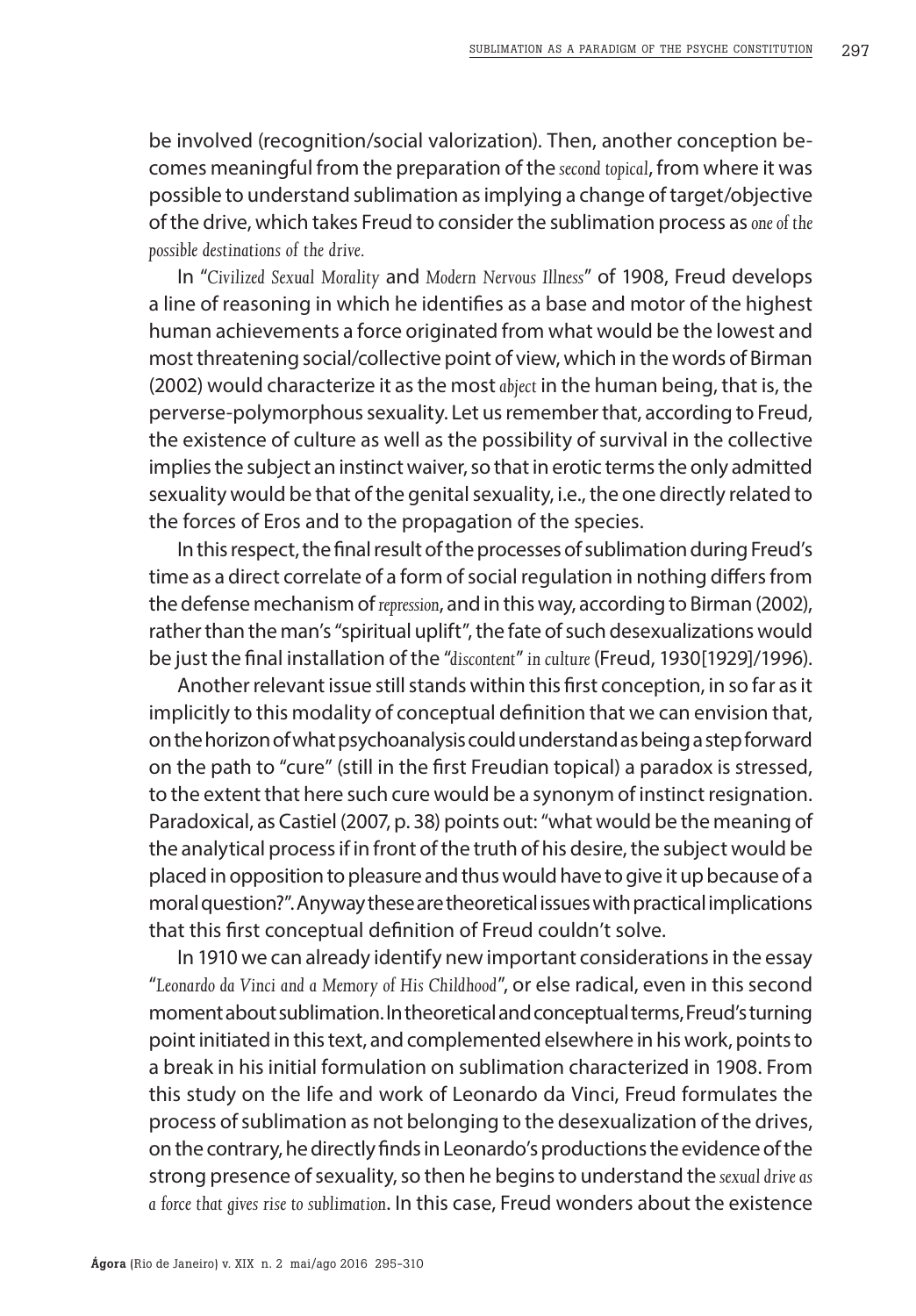of a *knowledge drive*, which is evidenced by Leonardo's scientific curiosity, assuming then that such drive would be formed from the children's sexual curiosity, however, considering that such children's sexual curiosities from its inception would be sublimated featuring another destination other than the discharge of such drive forces.

In short, we can find in Freud, from this moment, a new understanding about sublimation, because, although the change of the drive objectives implies necessarily also in the object change, the fact is that on the one hand a partial drive satisfaction is characterized, also observing that sexuality itself (perversepolymorphous) subsists in such productions. Anyway, new understandings about the goal and about the object in the problem of sublimation would then be formulated, which from then on shows us that the process of sublimation concerns a subject's functioning on another psychic level and not just a mere construction/production of a socially valuable object.

In 1914 in the text "*On narcissism: an introduction*" and later in "*Instincts and their vicissitudes*" (1915), we observe Freud's movement in the attempt of reformulating some concepts where the keynote leans more towards an issue related to the libido and the drives than just only to an unconscious capable of storing repressed contents. This text about narcissism (1914) condenses a multiplicity of information and that's why it is considered a landmark of the rupture in Freud's theory. And in relation to the process of sublimation it is evident in this period that Freud is concerned with the problem of the so-called *ego-libido* and *objectlibido*, so that we can already understand here an upcoming need for a definition about something that a year later Freud would define as being related to the *drive*. That is, being the ego-libido the term which refers to the psychic process of the libidinal investment over the ego itself, and the object-libido featuring the libidinal investment in objects (external to the ego), the evidenced issue refers to a dynamic circuit of investment. In this text Freud even questions whether the withdrawal of the object-libido for the ego could not characterize the universal path of all sublimation; however, in the following year such issues will get other considerations from the concept of drive.

In 1915 in the text "*Instincts and their vicissitudes*" Freud is dedicated exclusively to the definition of that concept. This text will be complemented later in 1920 when he writes "*Beyond the pleasure principle*", since at this moment (1915) Freud still works with the thesis that the instincts (that is, drive) would share in ego instincts (self-preservation) and sexual instincts. It is at this moment that Freud articulates what would then be the peculiar characteristics of the drives, which are: the drive as a *constant force* acting on the psyche, that is, its pressure (*Drang*); The purpose (Ziel) of the instinct which always aims satisfaction; The object (*Objekt*) being the thing by which an instinct is able to satisfy itself. And finally,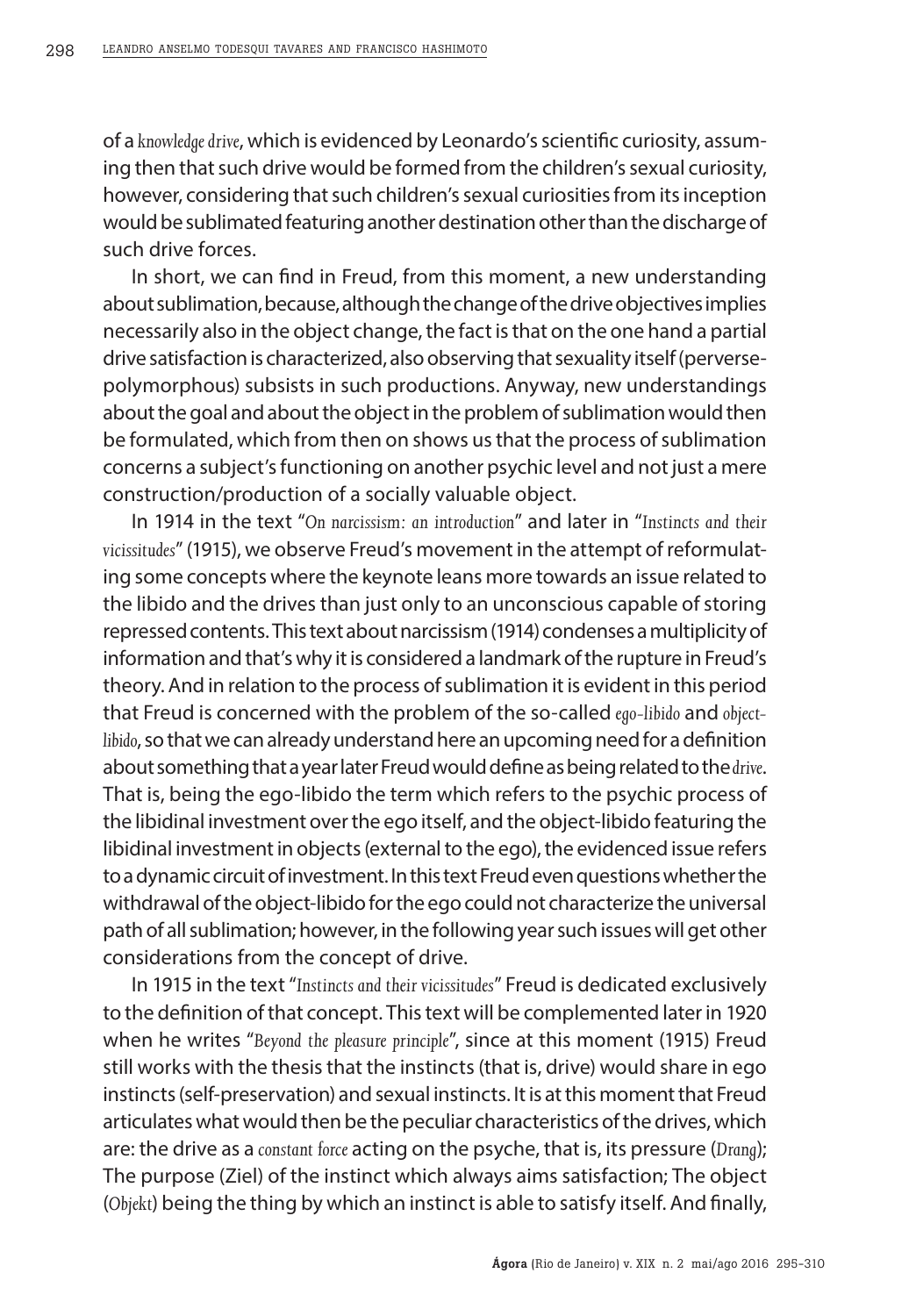the source (*Quelle*) of the drive located within the body itself. Among these features explained by Freud, its development with respect to the issue of the purpose and of the object of the drive (given its *"flexible"* character) opens the way to articulate sublimation as one of the possible destinations of the drive. About this feature Freud says:

They are distinguished for having in wide measure the ability to act vicariously after each other, and for being able to move objects promptly. As a result of these last properties, they are capable of functions that are far from their original intentional actions — that is, capable of sublimation. (FREUD, 1915/1996, p. 131).

So, in this text, Freud formulates the possible destinations of the drives: *the reversal into its opposite*; *the turning towards the self of the individual*; *the repression*, and finally, *the sublimation*. It's necessary to recall here that Freud considers the first three vicissitudes as defense arrangements with respect to the drive emergency. This directly characterizes sublimation as a distinct psychic operation definitely belonging to the mechanism of repression. From then on it's possible to understand *sublimation* as a possible way out to the problem which is eminently *economic* (pleasure-displeasure), since the other vicissitudes considered by Freud are something concerning the *conflict* for the subject. If we can consider something related to a transformation regarding the purpose and the drive objects, maybe the concept of sublimation, among countless ones in psychoanalytic theory, is the one that best points to such understanding. Thus, sublimation, in the words of Nasio (1995, p. 88), would be exactly "the plastic drive capacity to change an object and to find new satisfactions".

Being the full satisfaction of the drive categorized in the order of the impossible, it suffers a discharge that is not direct, it suffers vicissitudes, by structural impossibility of the psyche, as the absolute jouissance is blocked to the subject and, if it were possible, would result in its death due to the drive excess which is unassimilable by the psyche.. Sublimation seems then to appear also as a means of protection against absolute jouissance, but it assumes psychic satisfactions for a vicissitude that escapes the repression and that differs from the defense mechanisms, where there is *formation of commitment* via formation of symptoms. In this way, the vicissitude of sublimation conveyed from the constitution and connection of the ego with another object will feature other possible satisfactions and distinct from the original requirements.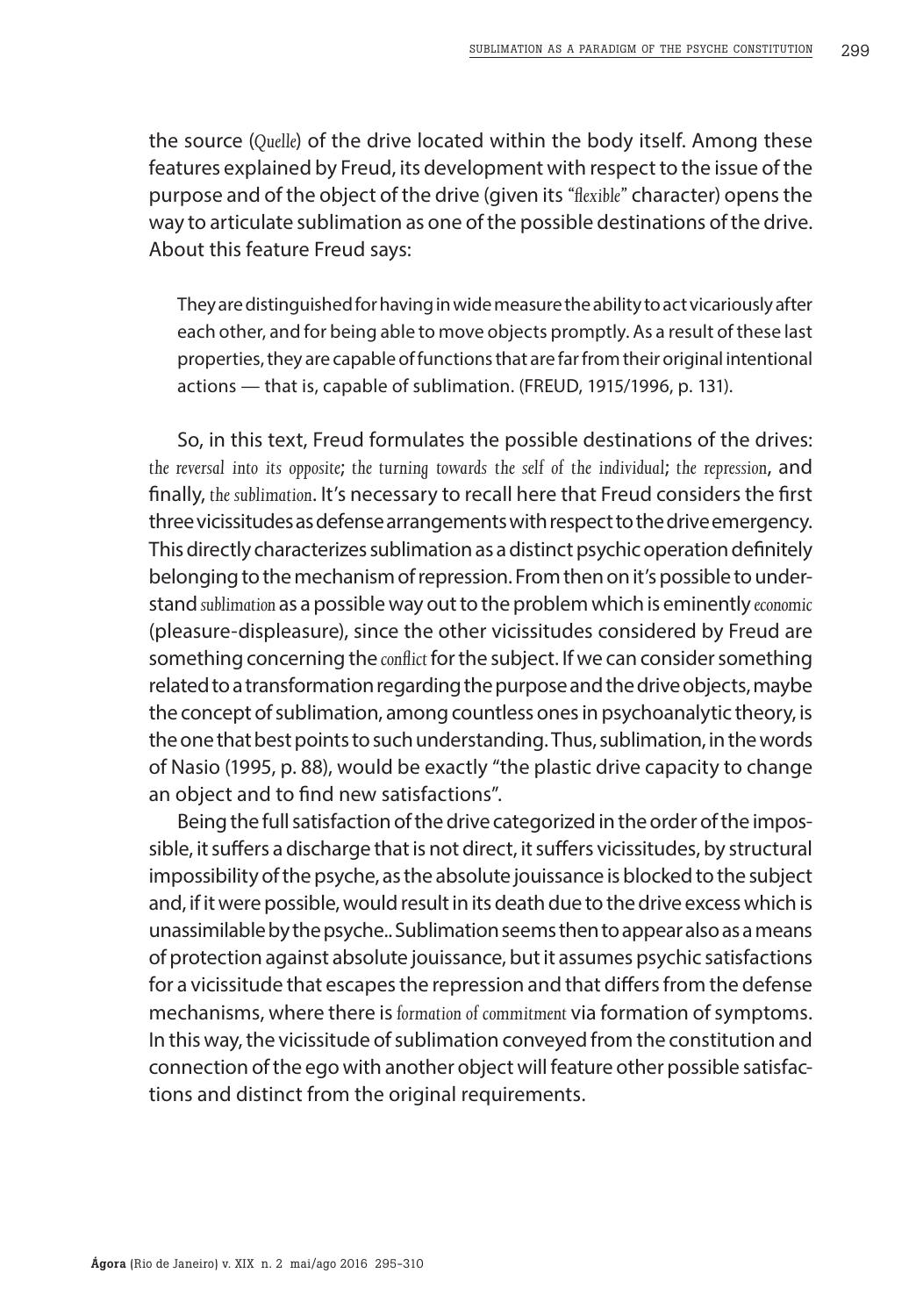### SUBLIMATION AND DEATH DRIVE

The text that definitively marks Freud's turning point featuring perhaps the greatest conceptual disruption of the whole evolution of Freud's work is the well-known "*Beyond the pleasure principle*" of 1920. Here Freud explicitly formulates in conceptual terms the metapsychological resolution about the issue of drives which had already been raised in previous years through direct and indirect articulations present in other texts, as mentioned earlier. The breakthrough featured through the concept of *death drive* will still have direct implications on the understanding of the problem of *sadism* and *masochism*, in addition to the considerations with respect to *melancholy*. However, it is important to understand that this text of 1920 leads to understandings from which its triggering events are, in several of Freud's previous works, from its earliest formulations about the understanding of the drives (as a psychic requirement), passing by the new concepts from the preparation of the psychic instances, *Id, Ego* and *Superego*, as well as when Freud deals with the problems of *ego-libido* and *object-libido* among other theoretical constructs that present in these productions, even though between the lines and implicitly, a dissatisfaction with respect to the economic and dynamic problem in psyche:

It seems to have been primarily the theoretical value of the concept and its agreement with a certain conception of the drive that made Freud so worried in supporting the thesis of death drive, despite the "resistances" he came across in the psychoanalysis environment and in spite of the difficulties in basing it on concrete experience. (LAPLANCHE; PONTALIS, 2001, p. 409).

The Freudian metapsychology from such text is marked definitely by the rupture and at the same time by the opening of new horizons about the psyche raised by the formulation of the concept of death drive.

As Freud tells us at this moment, the life drive expresses a tendency of the psyche in adding, multiplying, unifying, constructing objects and materialities, whereas the death drive would aim at the breakdown and destruction of the units. While the life drive is necessarily articulated to the field of *representation*, the death drive, in turn, would not be subject to representation in the psyche, implying an issue characterized by a satisfaction requirement imposed on the psychic apparatus that is not able to be captured by a symbolic structure.

Another important characteristic that assists Freud in the corroboration of his thesis about the existence of the death drive is due to his observation and perception of the *repetition* that this implies. The *repetition compulsion* is an issue that is taken up with special interest by Freud in "*Analysis terminable and interminable* (19371996)" where this is understood as being one of the insurmountable limits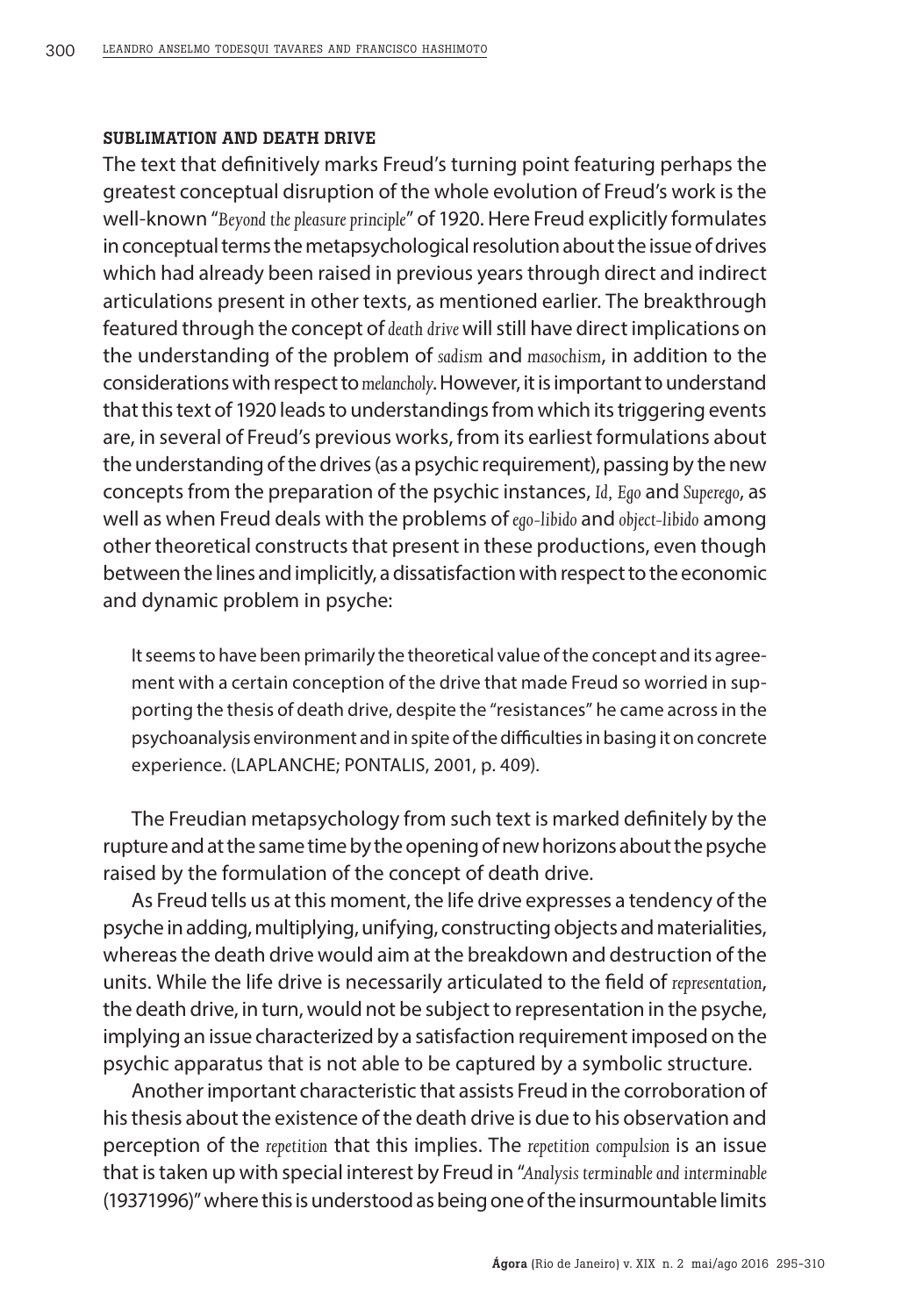to the therapeutic ranges of an analysis. Freud considers repetition as something related to the *demonic*, which is characterized by its compulsive aspect and being far beyond all possible assimilation on the part of the subject. Summarizing, further than any signified articulation that could result in new productions of the meaning, insights and psychic elaborations if we want to think specifically in some of the goals of an analysis regarding the psychic conflict.

To think about the constitution of the psyche from the introduction of the concept of death drive within the psychoanalytic theory puts Freud directly involved in the new technical issues, in what we could consider as being his concern with respect to the direction of the "cure". That is, still in the first theoretical productions developed by Freud, the question of therapeutics in its *topic* and *dynamic* levels are emphasized as the method of interpretation is favored. From the elaboration of the concept of death drive in 1920, followed by its implications of clinical order on what is expected of an analysis process and the obstacles mentioned by Freud in texts as the one from 1937, new psychoanalytical issues are shaped, in a highly *economic* record in what concerns the understanding of the psyche. Generally speaking, the clinical boundaries become apparent and irrefutable as an univocal bet towards the range of the method of interpretation, as far as the death drive, as the drive for excellence, indicates to the (ex)-istence of *a rest* in the psyche that is beyond the symbolic order. It is from this type of understanding that, in the words of Rinaldi (1996, p. 119): "For Freud, the unconscious is also something not-born, not accomplished, and, in this sense, unknowable."

Something which you cannot establish a direct knowledge, in itself, but rather, only through the creation of other objects representing it. Other objects that can represent it and not those that already represent it, therefore, already included in the symbolic order, even if they are under the forces of repression.

Complementing his new theoretical articulations and the resulting problems, Freud in "*New introductory lectures on psychoanalysis*" (1933/1996) emphasizes once again the role of death drive in the psychic constitution, as well as in the formation of social ties. Clinically, death drive is directly associated with the unconscious feeling of guilt, so Freud, although having approached this theme in "*Civilization and its discontent*" (1930/1996), now reinforces the idea that the high cost required to men in the name of civilization, more than to the repression of sexuality, is due to repression against the aggressive instincts (death drive). However, it is up to us to reflect and consider that a careful reading in relation to Freud's considerations on this issue does not take us to a necessarily pessimistic understanding with respect to human suffering. After all, Freud in this text asserts that in one way or the other, drives are always condensed to each other, which makes us understand the continuous interlacing between life and death: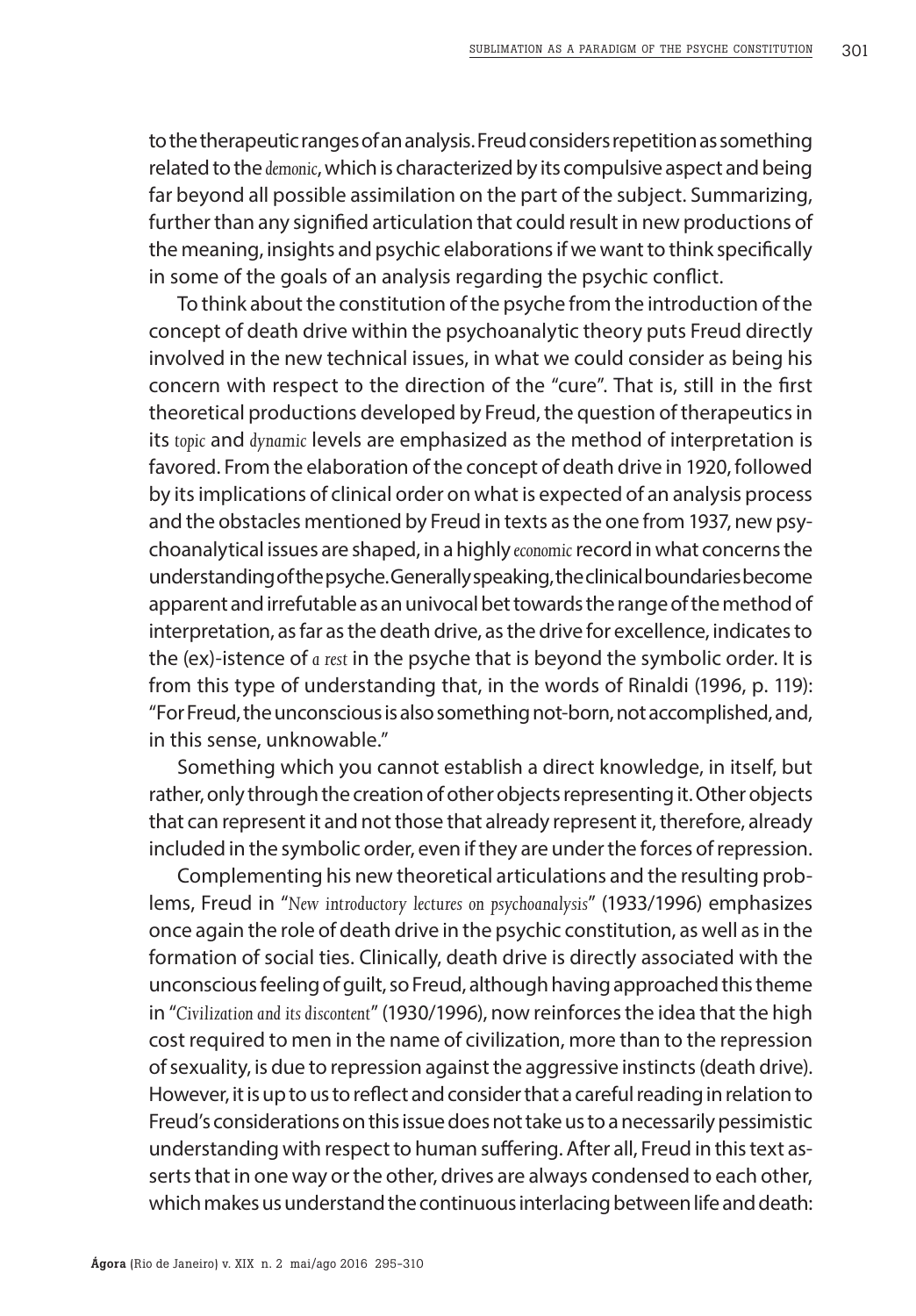We're not claiming that death is the only aim of life; we are not overlooking the fact that there is life as well as death. We recognize two basic instincts, and give each of them its own aim. As the two mingle in the processes of life, as the death drive is at the service of the purposes of Eros, especially being backed out in the form of aggressiveness — these are tasks reserved for future research. We didn't go beyond the point where this approach is open to us. (FREUD, 1933/1996, p. 109).

And in his last words regarding the drives in this text about *anxiety* and *instinctual life* Freud complements:

*"Fortunately, the aggressive instincts are never alone, but always amalgamated to the erotic ones. These, the erotic instincts, have a lot to mitigate and much to remedy under the conditions of civilization that mankind has created"* (FREUD, 1933/1996, p. 112).

In a complementary form and according to the understanding of Castiel (2007) with respect to the text of (1933[1932]1996), we can pursue some important implications of such considerations with respect to the economic problem of drives and sublimation. According to the author, Freud's theoretical development points to a central question with regard to the *transformation* of the drive field in cultural creation, which necessarily implies the process of sublimation. Metaphorically, says the author, we can consider through the deepening of Freud's theory at this moment that, what was before an issue concerning a matter of *strength*, of intensity, becomes something manageable through *creation*. So, for creation (in this psychoanalytic conception of subjectivity) to happen, it is necessary that the drive becomes energy (Eros). The concept of Eros permits, according to Castiel (2007), to imagine another understanding of Freud regarding sexuality. Articulating such ideas to the role of sublimation in the clinic the author emphasizes:

[...] Eros is the sexuality manifested through the accomplishments of a subject who can be sexual, are not satisfied directly through the sexual object, but can also be erotic manifestations. So, […] the purpose of analysis would be precisely the creation of these new destinations to drive that make it possible to transform "the unstoppable of the sea into breeding ground", which undoubtedly brings us to destinations that the subject will give to the drive, in the sense of unique possibilities of creation. In this regard, the participation of sublimation in the clinic. (CASTIEL, 2007, p. 132).

In the author's point of view, this bias of understanding about life and death drives articulated to the question of sublimation, features a reliable understanding to the problems raised by Freud in texts such as "*Analysis terminable and interminable*" (1937/1996) and "*An outline of Psychoanalysis"* (1940/1996), where he would have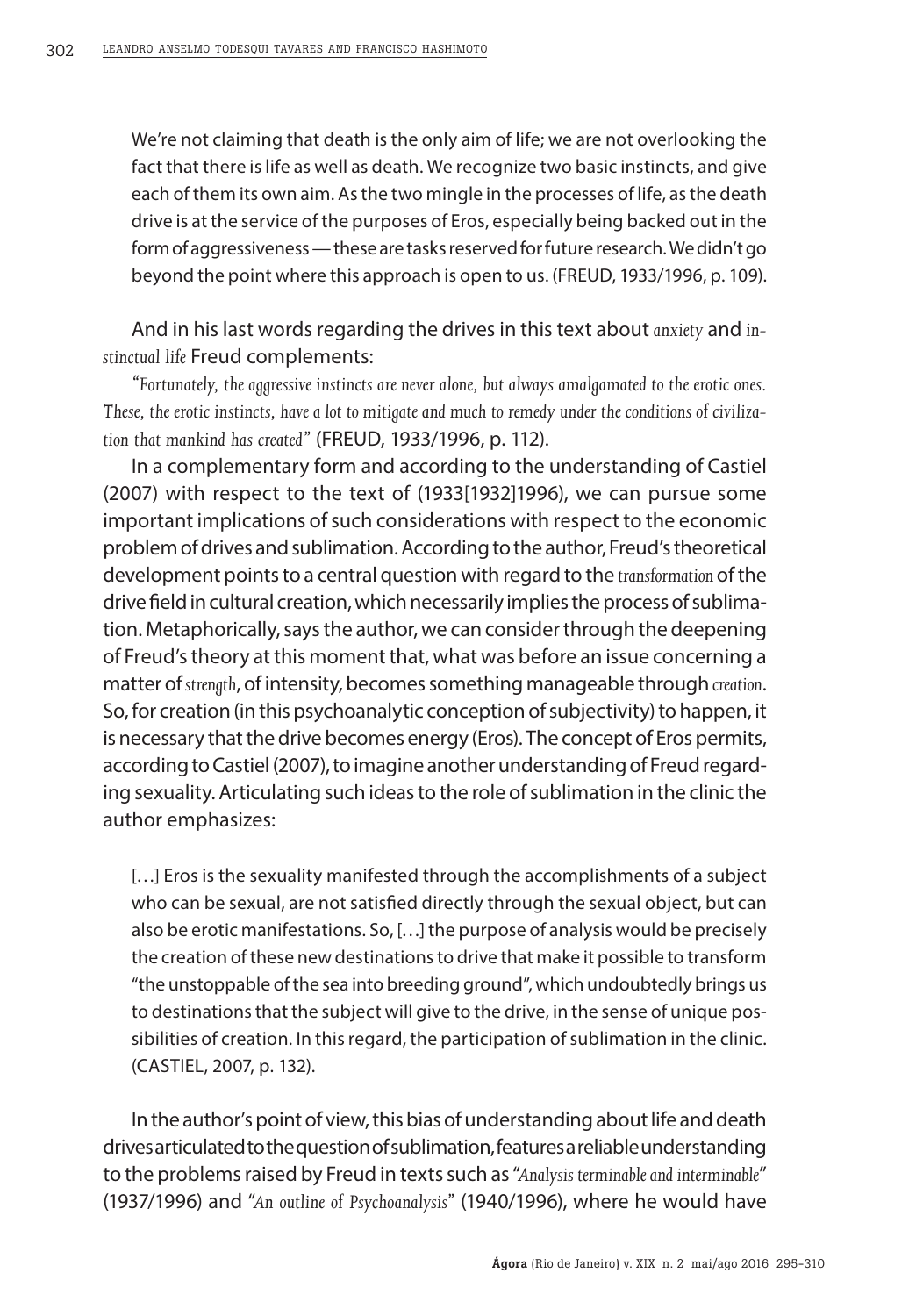encountered the powerfully insurmountable character of resistances motivated by such psychic forces and that counteract to those that would have been before, the only successful goals in an analysis.

So: "[...] the issue that is established for the analytic experience is how to build alternative paths so that the drive forces can take satisfaction in the psychic universe and in the field of alterity." (CASTIEL, 2007, p. 133).

Definitely the process of sublimation understood in this way does not presuppose more (as in the early Freudian articulations about the subject) a desexualization of the drives and the correlated symbolic impoverishment of subjectivity. On the contrary, now in this new perspective opened by Freud's latest writings, the process of sublimation is evidenced as a possible construction from the rest of the psychic that resists symbolization, the theoretical signaling of the importance of the management of helplessness in the face of the lack of the ultimate possibility of knowledge, where the transformation of death into life necessarily crosses invention and creation.

#### SUBLIMATION FROM LACAN

It is in the seminar "the ethics of psychoanalysis" ([1959-60]2008) that Lacan considers theoretically a rescue and deepening of Freud's issues mainly with relation to *sublimation*, here implying a reflective return to *beyond the pleasure principle* and/or to the *death drive* and to the *lost object.*

Surpassing the conservative views, in the various psychoanalytic understandings that tend to persist in associating *sublimation* to the *social recognition*/*value* of the object produced (which implies normativity), resuming the Freudian theory transmuted by the news of the second topical, Lacan tries to define sublimation in a strict way, emphasizing it as a psychic process which is only able to happen because the produced/created object is an *object elevated to the dignity of* the Thing. Sublimating, according to Lacan, is to elevate an object to the dignity of the Thing.

The author then rescues Freud's notion of "*lost object"* from reflections on the issues concerning the relations between subject and object. As we know, the search for the reunion with the lost object (*das Ding*) leads the subject to find other objects different from the original one, and according to Freud the lost object is lost forever: the result is that this reunion happens through an encounter with another object distinct from the primary one. The lost object is a Freudian notion that defines this as characterizing a mythical moment of the person's own psychic constitution, that moment in which lies the pathic record that some other time Freud (1930/1996) compares to an *oceanic feeling*. According to Lacan, the fact is that even though the originating object has never been lost, yet the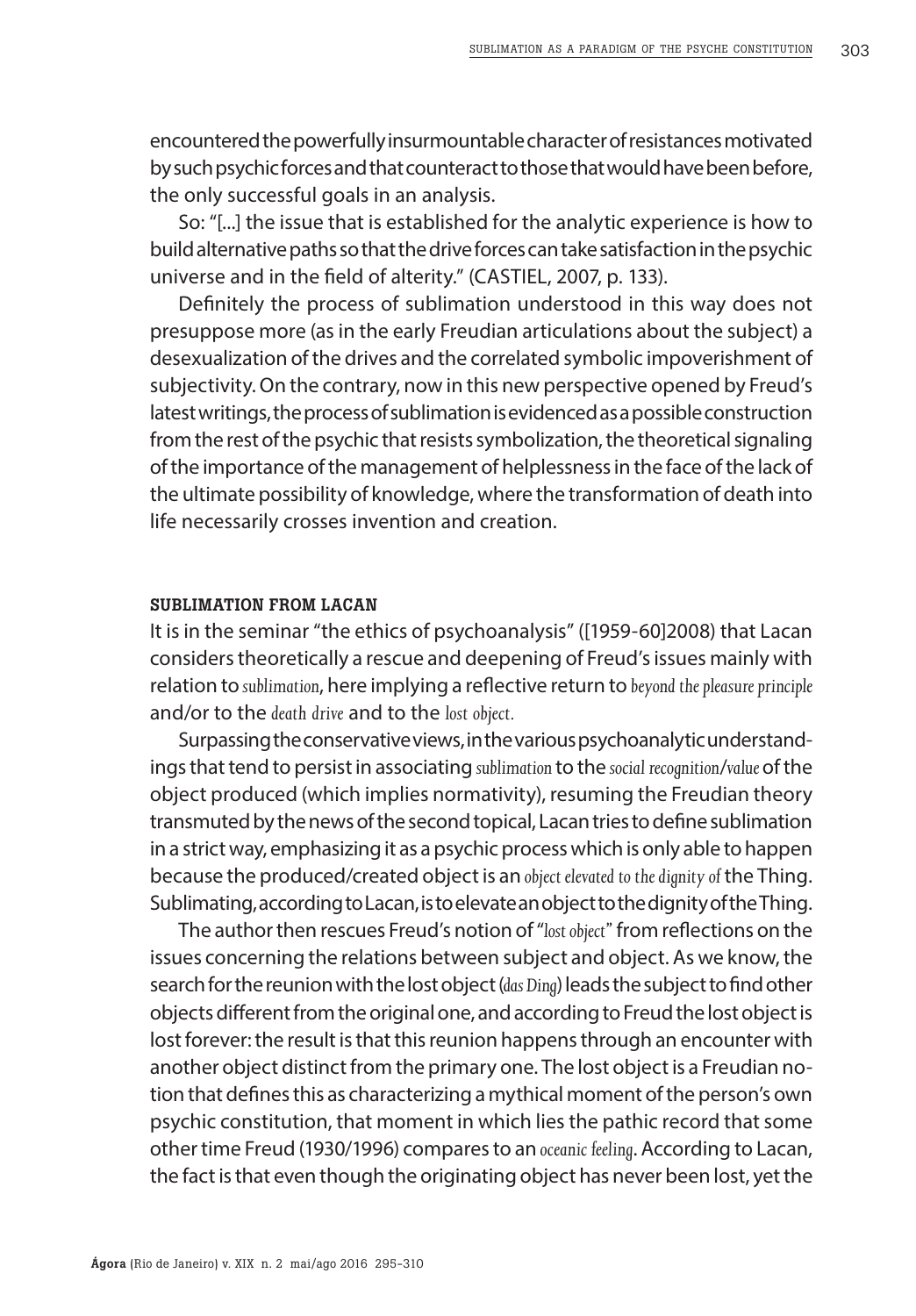sense of reunion retroactively indicates by the refound<sup>1</sup> happening that something then may have been lost in a moment before the originating repression:

Such is the fundamental definition of the object, for Freud, in his directive function, which paradox has already been shown, because this object is not said to be really lost. The object is, by its nature, a refound object. That it has been lost is the consequence of that — but just afterwards. And therefore it is refound, and the only way to know that it has been lost is through these reunions, through these refounds. We have refound here a fundamental structure, which allows us to articulate that the Thing in question is susceptible, in its structure, of being represented by what we have been calling for a long time, in respect to the discourse of boredom and prayer, of the Other thing. The Other thing, is essentially, the Thing. (LACAN, 1959-1960/2008, p. 145).

That is, the access to what could complete the subject reconstituting the "paradise lost" (alleged as existing from the impact of a *reunion/refound*) is barred, not for defense mechanisms, but because of the structural impossibility of the psyche. From this understanding we can only seize what the *Thing* is (this supposed object lost since ever) because of its character of absence. And although at the same time some reunions give it a status of real<sup>2</sup>, we can only define it as being the *emptiness* itself a feature of the psyche. In the most radical aspect of its psychic substantiality the Thing is the emptiness around which the psyche itself will be constituted. That's why the reunion with the *Thing* evidences, at best, a 'new' encounter with an Other given the impossibility of the symbolic grasp on its record the essence of the drive real. This other object, different from the original thing, will feature an object a to the subject, an object which is the cause of desire as the symbolic and imaginary support of its fantasy.

Being the Thing (*das Ding*) the emptiness inherent to the psyche itself, in that far-beyond of all possible symbolization, *something that from the real suffers as signified*, what is *far beyond an articulation in language*, in short, then the subject's search in refinding the lost object takes him necessarily toward what Freud (1920/1996) defined as the "*beyond the pleasure principle*". We are then taken to visualize that the very principle of pleasure is regulated by one further that pervades him and determines the last purpose of all drive requirement, that is, to reach the *Thing*, the full jouissance, the death.

<sup>&</sup>lt;sup>1</sup> "Fact of finding something that was lost and refinding something that one was separated from". — note on seminar 7 of J. Lacan.Fato

<sup>2</sup> *Real* — one of the psychic records according to J. Lacan. The *real* represents the drive field itself, the dispersive field disconnected from the *symbolic* and *imaginary* records, that which resists symbolization.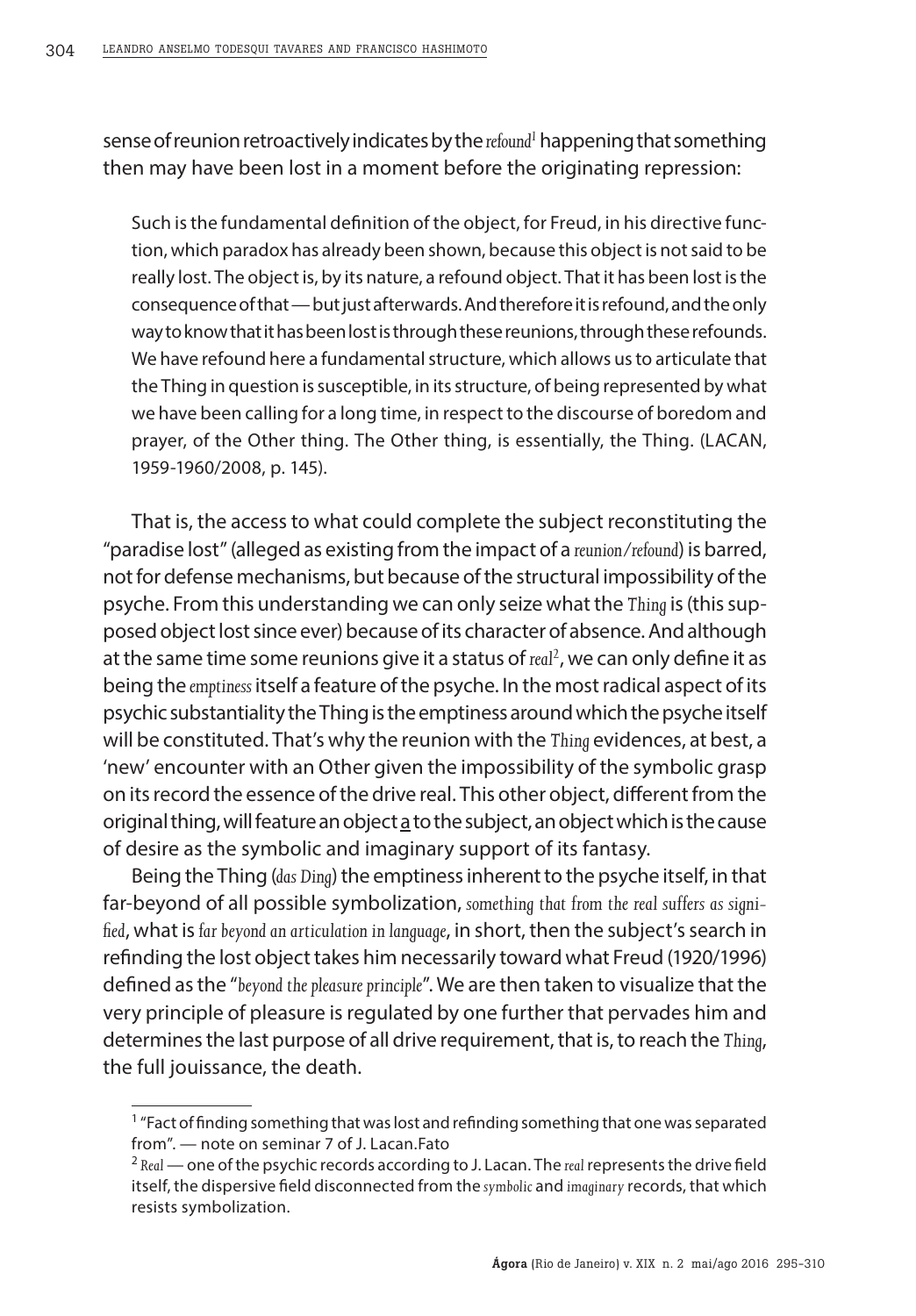From the conception of the *unconscious structured like a language* (Lacan, 1966/1998), we can understand the place of life as the organized set of representations, the structured symbolic (S2) where every possible form of knowledge construction lies. *Life*, as a bias drive is organized through the signifiers (representations) structured in *symbolic* and *imaginary* records, records of psychic representations where all forms of knowledge about the subject are organized. *Death,* in turn, substantiated by the partiality of the drive that resists symbolization, agitates the structured set of life, being itself something of the order of time, of the passage, of the future and of the movement, what breaks up with the symbolic organization given its character of *far-beyond*, of a *stranger* in the realm of the subject. *Death* while *beyond the pleasure principle* aims to the returning of what was prior to life, to the cessation of desire and to the ultimate completeness of the *lack* (Lacan, 1958/1999). The *Thing* itself represents death, and it is that something around which the subject will be constituted.

Finally, we can consider that the death drive destabilizes the characteristic order of the set organized by the tendency of the life drive, while its character of rupture with the pre-established, demands of the subject new implications in order to manage its most fundamental truth: the desire and the consequent *lack* of the object that could definitely cease incompleteness. So:

The drive is of death, because it is interfering with the organization established in life. It interferes in maintaining the homeostatic level of tension that guarantees the vital organization and increases this voltage. The elevation of tension will allow the inclusion, in the field of knowledge, of a new truth from the drive. If the drive comes to deal with this knowledge that is life, it must then be the death drive. This is the cause of intervention S1 makes in S2 and that results in the emergence of the subject. S1 will require S2 to a new organization of knowledge to include the new master signifier that represents the subject. (WINE, 1992, p. 154).

In other words, in order that subjectivity can be restructured from the irruption of the *real* (S1), it is necessary that *the advent of the psychic3 subject* occurs, that is, that from the *pathomenon cause* (Lacan, 1962-63/2005) there is a signified creation, or the formation of new mental representations, in order that to the psyche a destination is made possible to the excess of the drive. It becomes clear to us here the understanding that the advent of the psychic subject refers to a movement of subjectivity, which implies creation and that features, by a unique destina-

 $3$  "Contradictory to this existing world of the order of being, the subject is an event, a movement or an act of becoming, and of the non-existence. The effect that lasts and registers the emergence of the subject is his production, inscription of a new signified". (WINE, N., 1992, p. 138)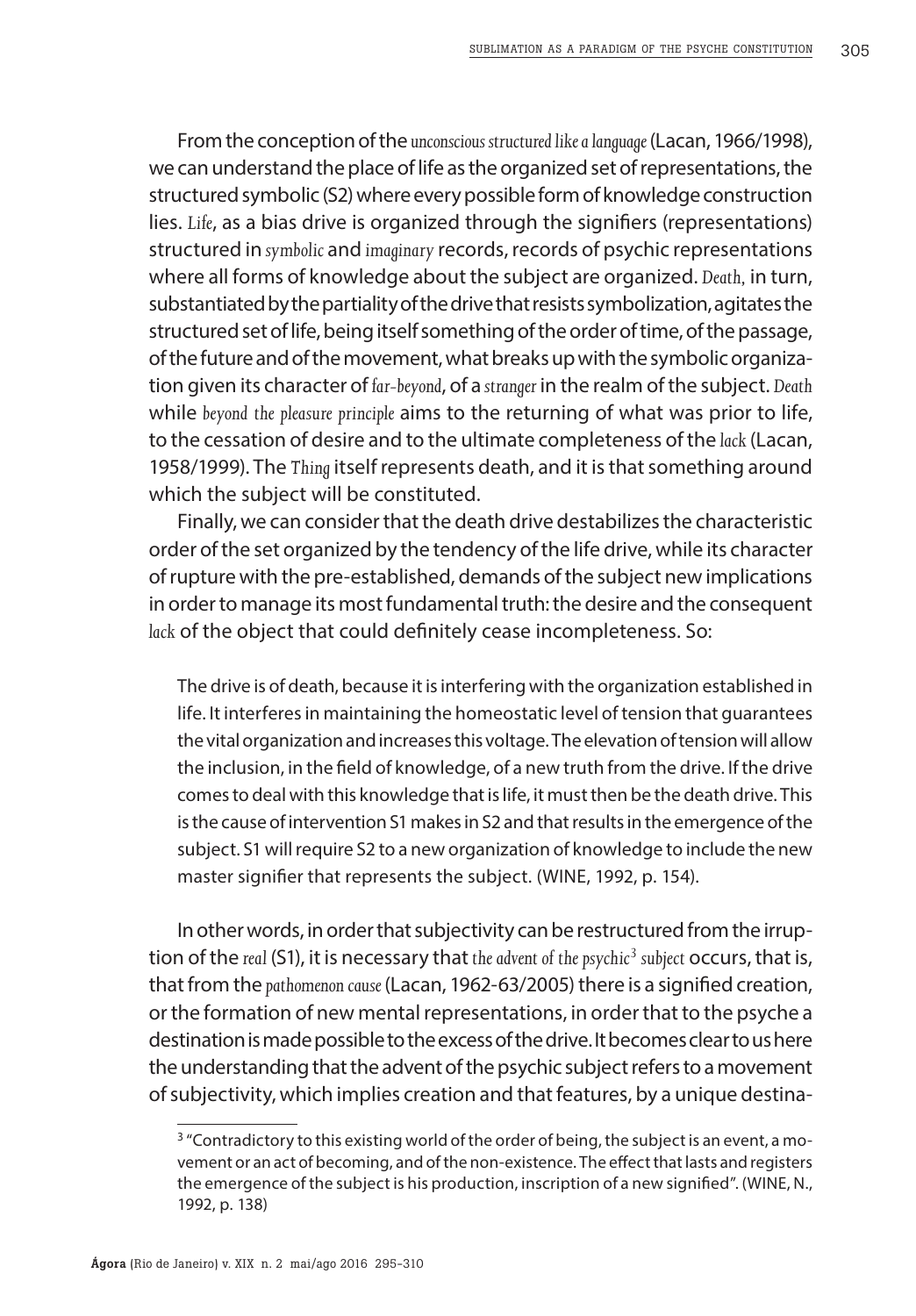tion (particular), the process of sublimation itself. And it is through this bias that Wine (1992) understands the process of sublimation as being particularly responsible for the advent of the psychic subject par excellence.

Retaking then Lacan's phrase, *an object elevated to the dignity of the Thing* is an object that can be an object, but never any object, so for this object to be elevated to that dignity, the emptiness around which the signifiers (their symbolic constitution) surround will be the core revealed covertly, only possible from a transcendence with respect to the characteristics of the used object itself, to the extent that this reveals an Other thing when trying to represent the *Thing* itself. So, the Lacanian understanding about sublimation allows us to characterize this process as the possibility of the advent of the subject (since it outlines for destinations other than the ego defense mechanisms) fundamentally from the creative processes, to the extent that something is created from nothing, from the emptiness of the *Thing*:

"I settle this — an object can fulfill this function that allows it not to avoid the Thing as signified, but to represent it to the extent that this object is created" (LACAN, 1959-60/2008, p. 146).

As a characteristic fact of all sublimation, the created object watches over the *Thing* in so far as it constitutes a possible representation of this emptiness, however, it ends up also for revealing the mark of *das Ding* to the extent that this emptiness is impossible to cover completely. So, with this in mind, we will understand that every form of art, as well as other human productions, will be characterized by its creator aspect, in the creative sense that will shape and give life to what doesn't have a pre-determined definition. From the point of view of the psyche structure, we can then determine that such creative processes will reposition the subject in relation to what eludes him, so that the process of creating ends up by featuring a moment of special subjectivation if compared to the advent of the subject of the unconscious. So, in addition to the material object, the produced artifact itself and its particular substantiality, the fact is that to the creator subject internal transformations will occur since such creation happens through a sublimating way:

"The works of sublimation, more than material things, are images and signified ways created again." (NASIO, 1995, p. 89).

In short, we are referring here to a restructuring of the symbolic field triggered by the search for satisfaction that the beyond the pleasure principle imposes on the psyche. So, *elevating an object to the dignity of the Thing* corresponds to transcending in a certain sense the characteristics that define any object a priori, any mundane substantiality, lifting it to a status of signified which is able to represent an Other thing: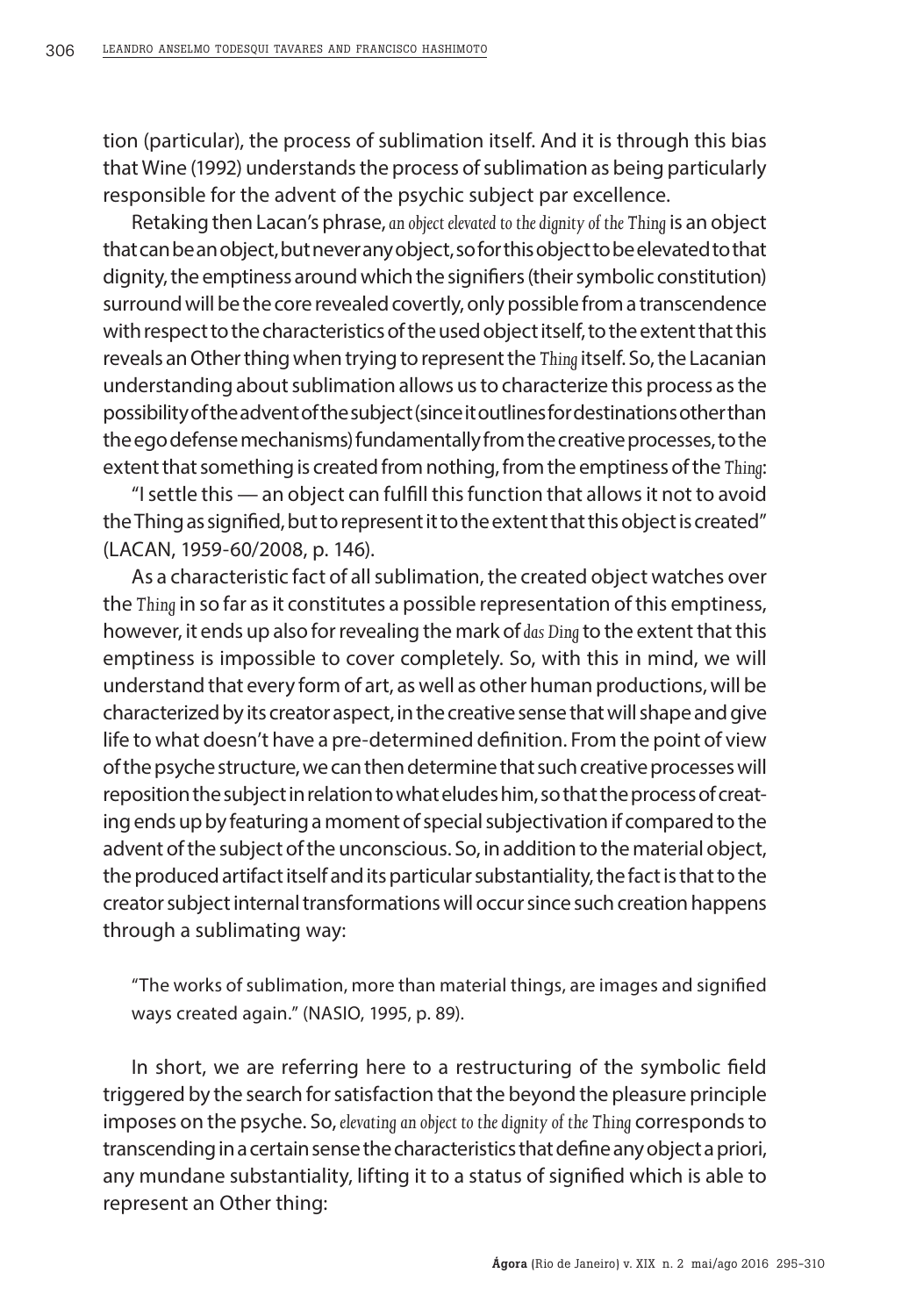When you elevate an existing object to the dignity of the Thing that does not exist, the psychic energy does not discharge in the object. Retained in the apparatus, it structures and enlarges its networks. [...] From the encounter of this emptiness, which is the real for man, a symbolic response will happen, always differentiated in the process of repetition. The more the subject is free of the chains and of the signified that are already there on his network, the more differentiated is his production. He will produce in the place in which repetition appears as a difference, where the reunion with the Thing is in fact a reunion with something, an emptiness. The subject designates, then, another object that, when deployed, is revealed to be the progress of this subject who advances, failure after failure, in an attempt to achieve the Thing. (WINE, 1992, p. 145).

That is, although the process of sublimation is characterized, eventually, as a symbolic-imaginary production, with different failures in what concerns the surroundings from the emptiness that could ensure it full representation, the fact is that the creative process provides a magnification of the psyche itself in so far as it expands its network of articulated representations. In short, it's for the vicissitude of the *path of sublimation* that the psyche expands and produces possible ways of jouissance.

At this point, as Wine (1992) highlights in the above passage, it is prudent to also emphasize the peculiarities of the question on drive satisfaction which is present in sublimation. As well highlighted, the psychic energy does not end on the produced object, so that if that were the case we could understand the process of sublimation as fundamentally cathartic. It is true that there will be productions in which there is also the phenomenon of catharsis, no doubt, but the essential question concerning sublimating satisfaction revolves around the production while signified. So, the partial satisfaction obtained through a sublimating way, concerns a *jouissance* coming from the production of a new psychic representation, to the extent that "the signified is the cause of jouissance" (WINE, 1992, p. 161). We can then consider that with a production through the way of sublimation, the subject goes round the emptiness of the Thing, producing something from this, from where he will constitute a possible destination possible to the drive, which will cause him a partial satisfaction, sometimes also a catharsis, but primarily a movement of subjectivation that extends the symbolic richness of his own psychic structure. The subject caused and put in motion by the excess of the drive turns out to not reaching the Thing (*das Ding*), however, from its outline in relation to emptiness there lies the subjective effectiveness of the sublimating course: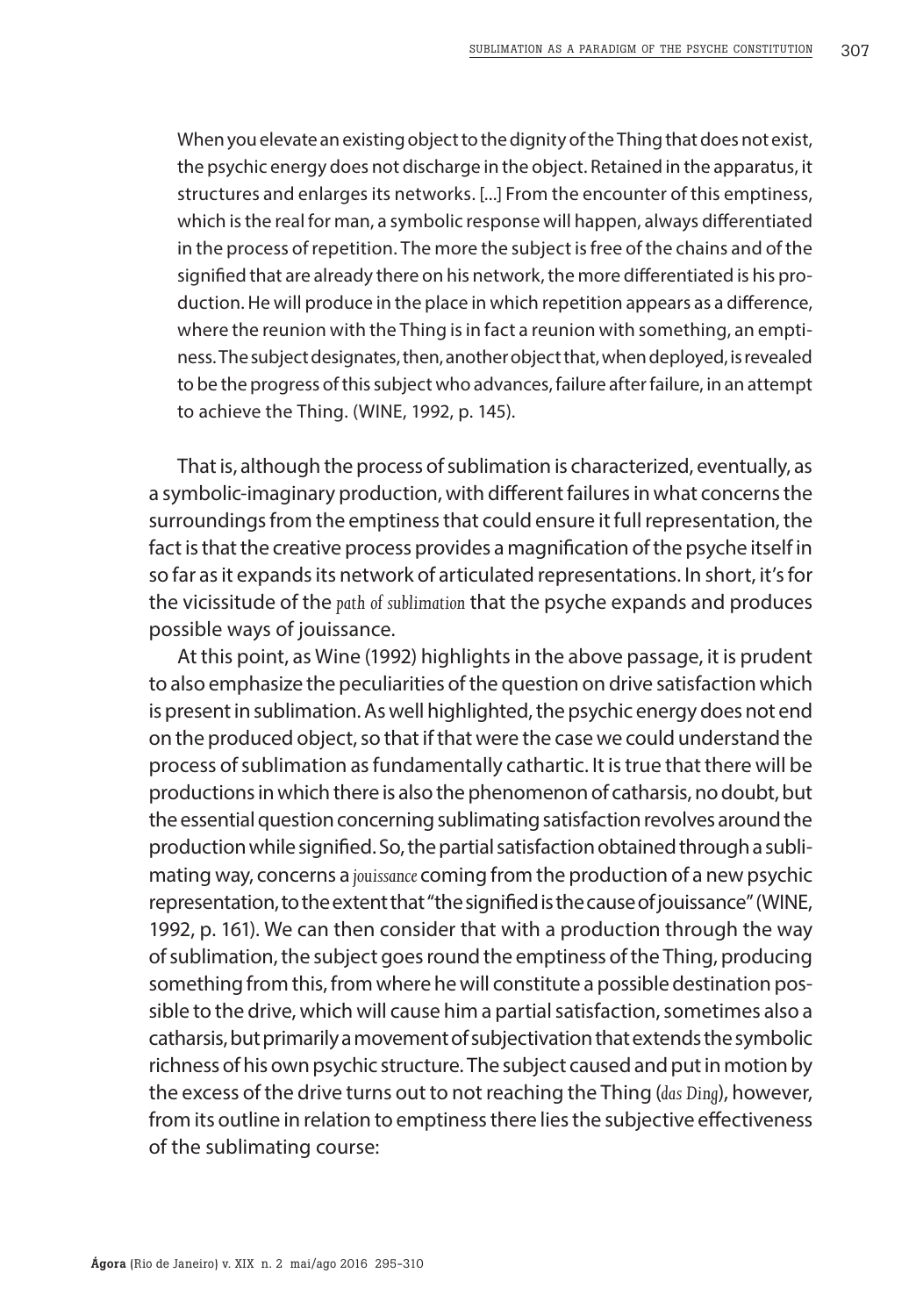"Each failure from exhausting the drive energy in a satisfactory object is part of a new signified trait, i.e. part of that energy returns to the self as an identifying "memory" of the course." (WINE, 1992, p. 138).

# THE LIMITS OF AN ANALYSIS, THE SUBLIMATION AND THE CREATIVE PROCESSES

Finally, up to this point of our reflection, we can understand sublimation as a psychic process inextricably coupled to creative potentiality, and because of this, it characterizes modes of subjectivation which are unique to each subject, ultimately implying other possibilities for the conditions of psychic "discontent" (return of the repressed).

In what concerns the consequences of an analytical process, considering the limits postulated by Freud, especially the "*repetition compulsion*", we would question: would the psychoanalytic interpretation be presented as a reductionist method of grasping subjectivity from a specific moment in the course of an analysis? And, considering an analytical process as a whole, will the interpretive method, in any moment, be characterized as a narrowing of the drive field to the extent that it produces the 'endless' chain of meanings to other meanings? (though it concerns the sliding of the signifiers).

By way of conclusion and final clearings we should consider that Lacan (1964/1988) in his seminar on *the four fundamental concepts of psychoanalysis*, articulates his notion of "*tiqué*" as being a modality of *differential repetition*. The author explains that the repetition has two aspects, one on the order of a symbolic automatism (the return and the insistence of certain signifiers in the chain of discourse), and on the other hand, the dimension of the *real* of repetition ("*tiqué*"). The differential repetition concerns the essence of the very act of repeating, which ultimately implies in understanding the *real* of this repetition as something that appears as a precondition to constitute (pure possibility) something else of the order of the new (creative processes). According to Torezan (2012, p. 119-120): "The differential repetition of the order of the Real, *tiqué*, is never a mere reproduction. On the contrary, it is a movement in the direction of the impossible search of *das Ding*, a fact that refers to the concept of sublimation as a producer of the elevation of the object to the *Thing*".

We could think that a psychoanalytic clinic that steps for analytical courses that emphasize creations by the subject is directly complementary to a clinic of the interpretation, the elaboration of meanings. Moreover, recalling the limits of an analysis identified by Freud, as well as Lacan's (1964/1988; 1975-76/2007) advances of towards a *clinic of the real*, we would have from such understandings about sublimation a useful clinical targeting in order to proceed with the subject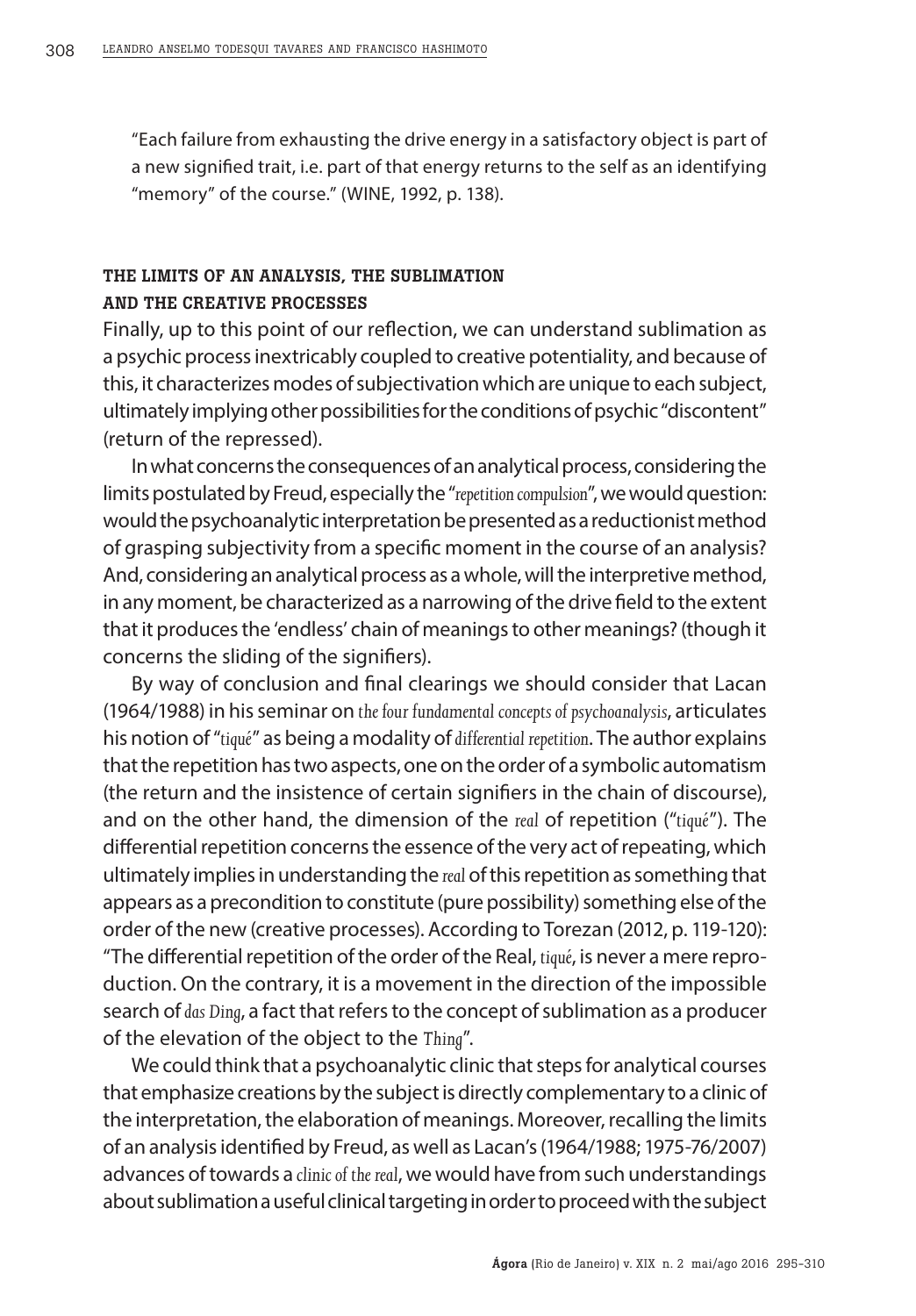beyond the known and the forgotten (repression), so that we could formulate that where the meaning is missing, there should be invention/creation.

We intend to, with respect to psychoanalytic praxis, to point out the following: within the limits of an analysis where the meaning is missing, in short, not because of the work of repression, but because of the structural impossibility of access to the full Truth, there must be another way of constructing the meaning to the subject. This form of subjectivation, for beyond the *insights* arising from *psychic elaboration* in its contact with what repressed (that chose not to know) would point to another possible way of knowing about yourself. We emphasize here then not the forgotten knowledge that is (repression/castration) accessible by the interpretive method, but that knowledge that is impossible to know. Of this there's nothing to rescue and/or recover, given that in its place there is nothing, unless the *Thing* (*das Ding*), leaving to the subject from there to create/invent meanings and possibilities.

Recebido/Received: 3/10/2014. Aprovado/Accepted: 18/4/2015.

## **REFERENCES**

BIRMAN, J. (2002) "Fantasiando sobre a sublime ação". In BARTUCCI, G. (ORG). *Psicanálise, arte e estéticas de subjetivação.* Rio de Janeiro: Imago. CASTIEL, S. V. (2007) *Sublimação: clínica e metapsicologia.* São Paulo: Escuta. FREUD, S. (1996) *Obras psicológicas Completas.* Rio de Janeiro: Imago. (1908) "Moral sexual "civilizada" e doença nervosa moderna"*,* Vol. IX, p. 165-186. (1910) "Leonardo da Vinci e uma lembrança de sua infância", Vol. XI, p. 67-141. (1914) "Sobre o narcisismo: Uma introdução", Vol. XIV, p. 81-108. (1915) "Os instintos e suas vicissitudes", Vol. XIV, p. 123-144. (1920) "Além do princípio do prazer", Vol. XVIII, p. 17-75. (1923) "O ego e o id", Vol. XIX, p. 25-80. (1930[1929]) "O mal-estar na civilização", Vol. XXI, p. 73-148. (1933 [1932]) "Novas conferências introdutórias sobre psicanálise", Vol. XXII, p. 85-112. (1937) "Análise terminável e interminável", Vol. XXIII, p. 231-270. (1940 [1938]) "Algumas lições elementares de Psicanálise", Vol. XXIII, p. 301-306.